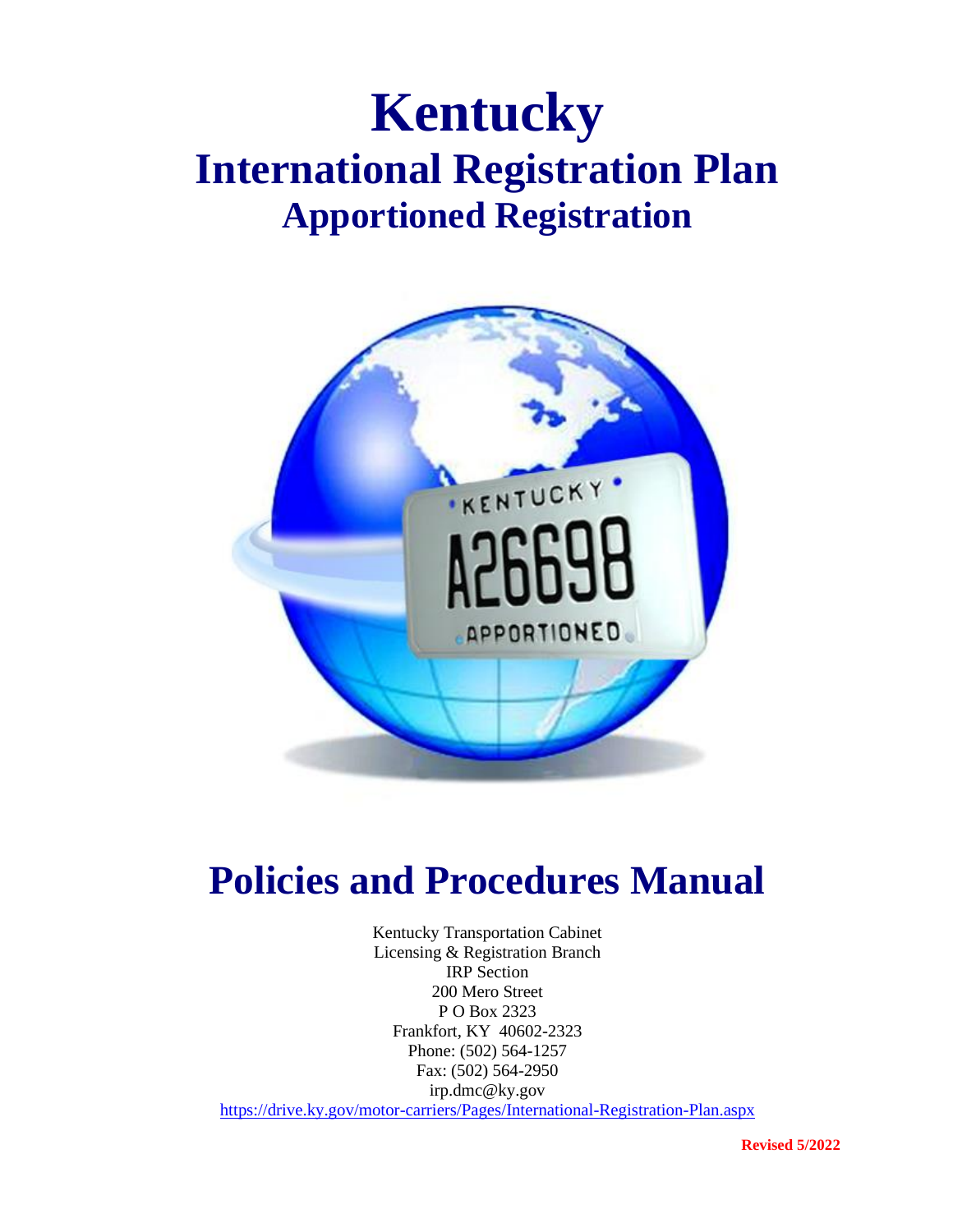| <b>CHAPTER</b> |                                                                                             | <b>PAGE</b> |  |
|----------------|---------------------------------------------------------------------------------------------|-------------|--|
| 1.             | What is IRP? $\ldots \ldots \ldots \ldots \ldots \ldots \ldots \ldots \ldots \ldots \ldots$ |             |  |
| 2.             |                                                                                             |             |  |
| 3.             | D. VEHICLE TRANSFERS/EXCHANGE 2                                                             |             |  |
| 4.             |                                                                                             |             |  |
| 5.             |                                                                                             |             |  |
| 6.             |                                                                                             |             |  |
| 7.             |                                                                                             |             |  |
| 8.             | Performance and Registration Info. Systems Mgmt. (PRISM). 6-7                               |             |  |
| 9.             |                                                                                             |             |  |
| 10.            |                                                                                             |             |  |

### **TABLE OF CONTENTS**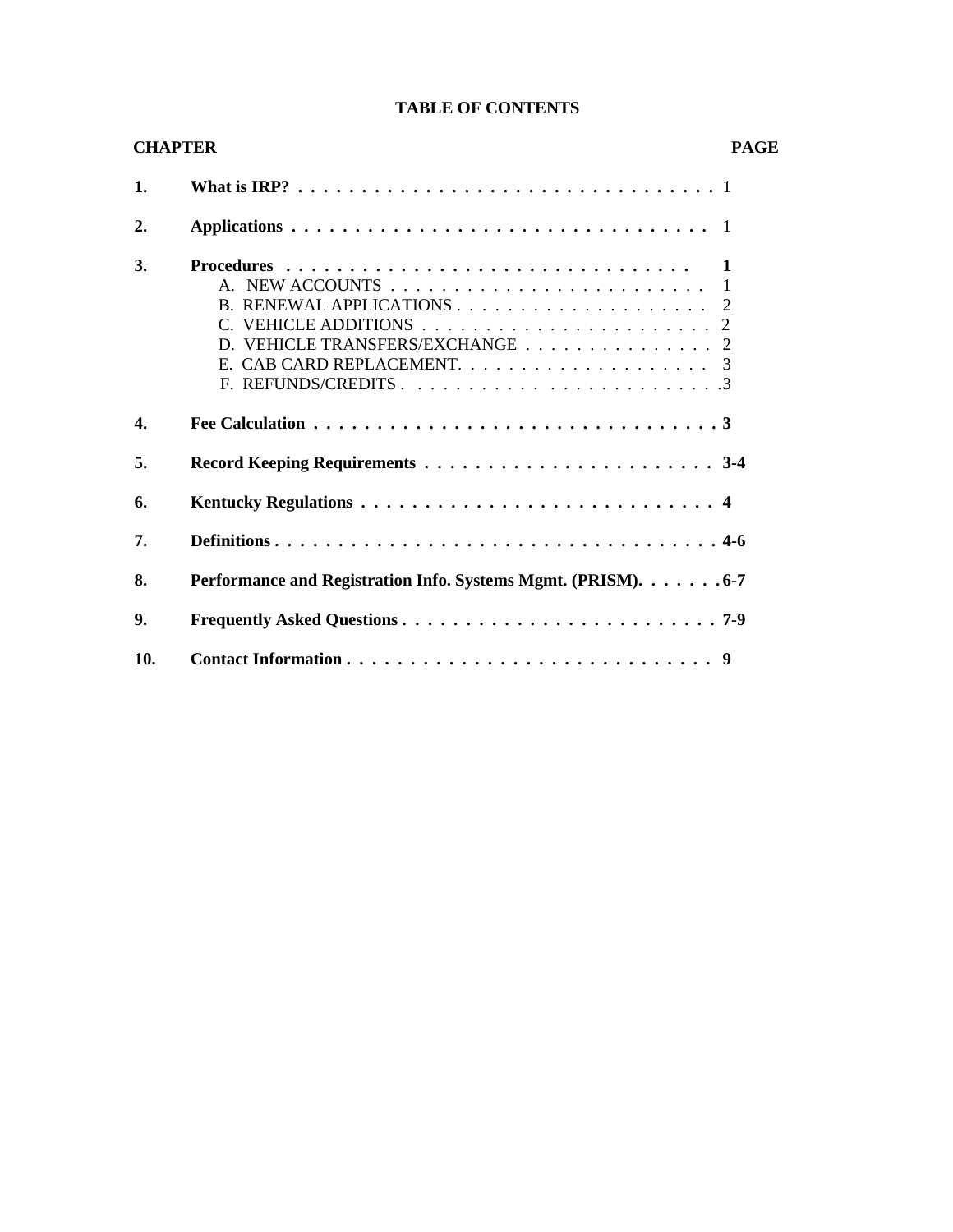#### **Chapter 1 WHAT IS IRP?**



The International Registration Plan (IRP) is a registration reciprocity agreement among states of the United States and provinces of Canada providing for payment of license fees on the basis of fleet miles operated in various jurisdictions.

This manual was developed to assist you with the most general procedures involved in the licensing of your IRP vehicles in the state of Kentucky. Please visit the IRP Internet site at: [https://drive.ky.gov/motor-](https://drive.ky.gov/motor-carriers/Pages/International-Registration-Plan.aspx)

[carriers/Pages/International-Registration-Plan.aspx](https://drive.ky.gov/motor-carriers/Pages/International-Registration-Plan.aspx) for more information. The site has links to other related government agency, the IRP agreement, IRP forms and provides all required documents.

#### **WHO MUST IRP APPORTION REGISTER?**

Any carrier operating or intending to operate one (1) or more apportionable vehicle into or through two (2) or more of the member jurisdictions must be IRP registered or purchase trip permits from each participating jurisdiction. For a definition of Apportionable Vehicle, see 601 KAR 9:135 [\(https://apps.legislature.ky.gov/law/kar/titles/601/0](https://apps.legislature.ky.gov/law/kar/titles/601/009/135/)  $09/135/$ .

| <b>Chapter 2</b>    |  |
|---------------------|--|
| <b>APPLICATIONS</b> |  |

#### **FORMS**

**IRP Schedule TC 95-303C** - Kentucky IRP apportioned registration application

**IRP Schedule TC 95-303B** – List the previous fiscal year (July through June) mileage (if listing actual miles enter mileage by each jurisdiction). Sign the bottom of the form if using estimated mileage. If previously listed in another jurisdiction, applicants must report actual mileage and provide a copy of the IRP cab card for each vehicle registered.

**TC 95-641 Operational Lease Agreement** –

Carriers leasing onto another companies USDOT or MC number for "Motor Carrier Responsible for Safety", must provide and ensure both party's sign.

**Schedule 1 HVUT/Form 2290 (Heavy Vehicle Usage Tax)** – This form is required to be filed within 60 days of the purchase date and annually on vehicles registered for weights 55,000lbs and above. To file online visit the IRS online site at <https://www.irs.gov/> .

**MCS 150** – Carriers are required to file and update their USDOT **biennial** (once every 2 years) with the Federal Motor Carrier Safety Administration (FMCSA). All updates are done online at [https://www.fmcsa.dot.gov/.](https://www.fmcsa.dot.gov/)

**Power of Attorney** – A Power of Attorney will be required if a third party (someone other than the owner/applicant) is signing documents or attempting to obtain confidential information regarding a carriers account. Kentucky has no formal format for the POA form, but it must be signed by both parties, dated, and notarized.

**Apportion Certificates** – Carriers apply for a certificate of title (apportion certificate) through their local county clerk's office.

#### **Chapter 3 PROCEDURES**

**NEW ACCOUNTS (US DOT/MC authority must be active before applying for IRP).**



Go online for a copy of the IRP "New Account Checklist"[:https://drive.ky.gov/motor-](https://drive.ky.gov/motor-carriers/Pages/International-Registration-Plan.aspx)

[carriers/Pages/International-Registration-Plan.aspx](https://drive.ky.gov/motor-carriers/Pages/International-Registration-Plan.aspx) Applicants must submit a **complete** packet of all required documents to [IRP.DMC@KY.GOV.](mailto:IRP.DMC@KY.GOV) Failure to provide a completed packet will result in

rejection (via e-mail) of the submission. One Stop Shop accepts drop off only on new accounts and shall allow up to 14 days for review/processing. Once approved, the applicant will receive an approval e-mail with instructions and link to log into their account and print their permanent cab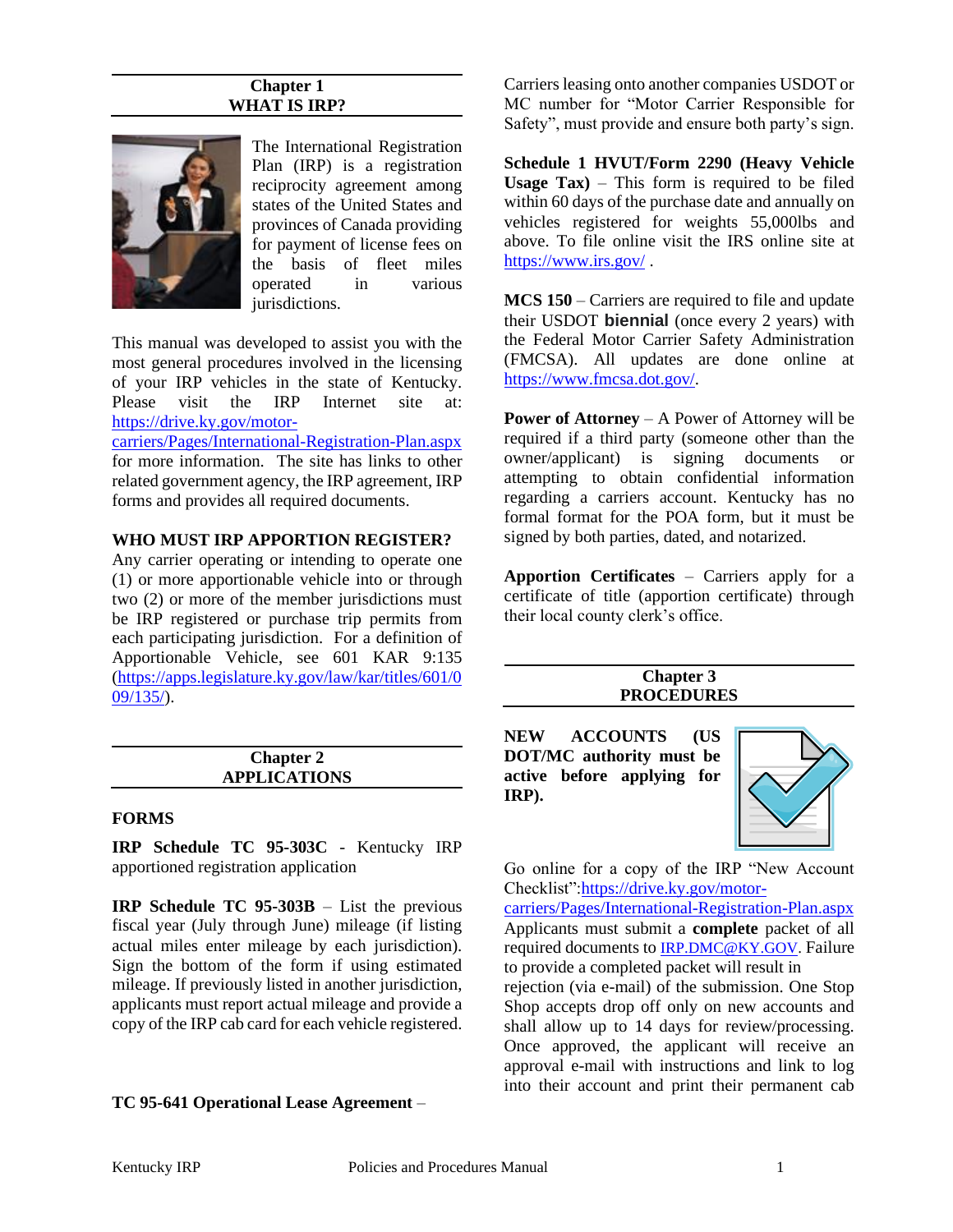card and inform that the permanent plate will be mailed.

#### **Required forms and documents:**

- ✓ IRP Schedule TC 95-303C (*IRP apportion registration application)*
- ✓ IRP Schedule TC 95-303B *(report estimated or actual miles traveled in the reporting period)*
- ✓ Proof of Company Ownership *(copy of applicants valid Kentucky Drivers license/CDL/Real ID)*
- $\checkmark$  Proof of Residency/Established place of Business (*Kentucky physical address, where fleet records are maintained in Kentucky)*
- ✓ **Must provide 3 proofs of residency** (all proofs should match the TC 95-303B applicant's physical address. Examples of proof would be Kentucky issued valid drives license, Articles of Incorporation, prior year state or federal income tax return, mortgage statement, utility bills, certificate of title or bank statement (less than 60 days old).

# **RENEWALS**

Notifications are sent out via email to the primary contact 45 days before the registration period. From the online dashboard in the [Motor Carrier Portal](https://apps.transportation.ky.gov/MotorCarrierPortal/) the carriers should:

- 1) Click on the renewal widget
- 2) Enter actual miles for the renewal reporting period
- 3) Upload required documents
- 4) Pay the bill generated

Payment of the bill will provide the option to then print the temporary cab card which is legal to operate on (when accompanied by all other state/federal active credentials). The "Required Material Documents" button will display until the account has been reviewed and approved by state staff. Once approved an approval e-mail will be sent with instructions and the link to print permanent cab card and plate (if required) will be mailed the next business day.

#### **VEHICLE ADDITIONS**

From our on-line dashboard in the [Motor Carrier](https://apps.transportation.ky.gov/MotorCarrierPortal/)  Portal:

- 1) Click on Start a supplement"
- 2) This will bring you to a Weights and Units page. Scroll down to the Units section and click Add Unit.
- 3) Enter the title number of the vehicle in the search field and click search
- 4) Once on the Maintain Unit page, you will enter the vehicle details. (Be sure to tab over QC Axels, as this field will autofill when tabbed over). Also, be sure to press the "Factory Default" and that info will autofill); click and save
- 5) You should now be back at the to the Weights and Units page of the transaction. Scroll down to the unit's section and make sure you see the  $+$  symbol next to the VIN # that you added.
- 6) Click Validate and Calculate Fees.
- 7) Review the fee summary. If you have any documents to upload (2290 or a lease), you will do it here by clicking on the Maintain Required Materials. Once you've done that, click File Application at the bottom.
- 8) Apply the payment and click "Finish"
- 9) Once the payment has posted, you will be able to print your cab cards from the "receive credentials" page of the transaction.

#### **VEHICLE TRANSFERS/EXCHANGE**

From the online dashboard in the [Motor Carrier](https://apps.transportation.ky.gov/MotorCarrierPortal/)  [Portal](https://apps.transportation.ky.gov/MotorCarrierPortal/) the carrier should:

- 1) Click on Exchange Unit.
- 2) From the Units section of this page and then select Exchange Units (on the right side in a dark blue box)
- 3) Select the VIN that you'd like to remove from your registration.
- 4) Enter the title number in the Vehicle Search field, and then click Search.
- 5) Enter the vehicle details on Maintain Unit page.
- 6) Scroll down to "Plate Actions". "Transfer Plate" is preselected, current plate will transfer to the new vehicle.
- 7) Scroll down to the bottom of the page and click Save Unit.
- 8) Save and Calculate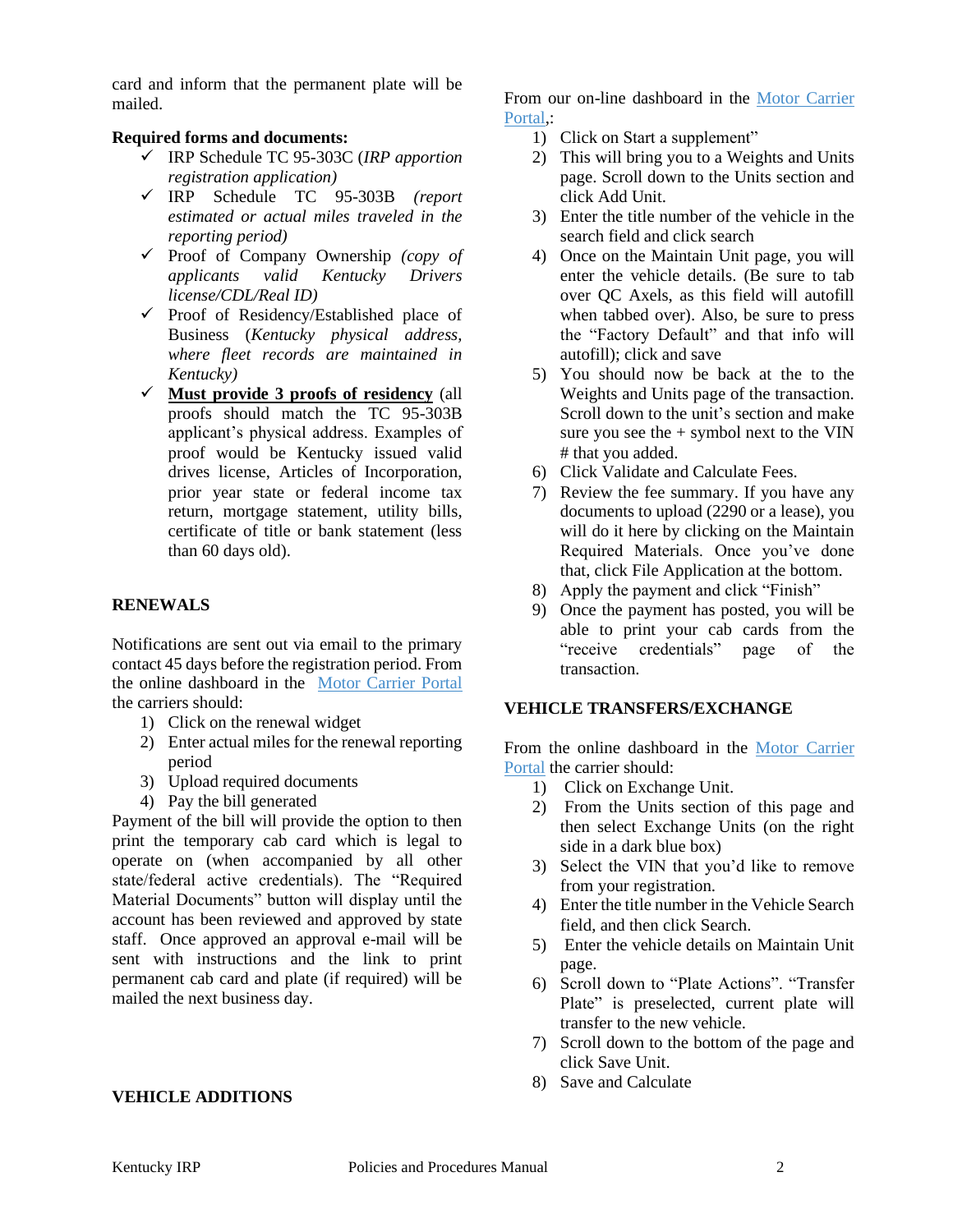9) Pay bill and under "Received Credentials" you can print a permanent cab card.

#### **CAB CARD/PLATE REPLACEMENT**

From our on-line dashboard in the [Motor Carrier](https://apps.transportation.ky.gov/MotorCarrierPortal/)  [Portal](https://apps.transportation.ky.gov/MotorCarrierPortal/)

- 1) Click on Start a supplement.
- 2) Scroll down to the Units part of the page and click on the VIN# of the vehicle you need a plate replacement on
- 3) From the Maintain Unit page, scroll down to the bottom of this page – and select replace plate – then save unit.
- 4) You will be brought back to the "Weights and Units" page, scroll down to the very bottom of the screen (on your right) and click on the "Validate and calculate fees" button.
- 5) This will take you to the "Application Fee Summary" page in which you will click on "File Application" and then make your payment. The existing plate would have to be mailed back to our office before a new plate can be issued. If you do not have the existing plate, then a notarized affidavit would need to be completed and uploaded to this transaction for approval by our office.
- 6) Once you have paid, you will receive a confirmation number, and then click – "Finish"
- 7) Now you will be on the "Receive Credentials" tab of the supplement, where you will be able to print out a copy of the temporary cab card. Once your plate is assigned from our office, and you receive it, you can come back to this transaction and print out the permanent cab card.

#### **CREDIT/REFUNDS**

Plate and original cab must be returned for credits or refunds. A credit/refund will be for the unused portion of Kentucky fees only. Fees for other jurisdictions are not refundable on used plates. A copy of the lease agreement is required for leased units.

> **Chapter 4 FEE CALCULATION**

Total Kentucky fees are based on a combination of the ad valorem fee, weight fee and Kentucky mileage percentage. Year of purchase factor changes yearly. Total IRP fee is based



on the Kentucky fee and fees for other jurisdictions according to the rates and mileage percentages for each jurisdiction. For a copy of the current fee schedules, contact the IRP office at 502-564-1257.

#### **Example Fee Calculation**

*Note: This is a simple fee calculation for only two jurisdictions. In many instances fee calculation involves numerous jurisdictions.*

**KY Ad Valorem Fee-** Purchase Price (\$100,000.00) X Year of Purchase Factor (.00629)  $= $629.00$ 

 $$629.00$  X Kentucky Mileage Percentage (.50) = \$314.50

**KY Weight Fee-** 80,000 Pound Weight Fee (\$1,410.00) X Kentucky Mileage Percentage (.50)  $= $705.00$ 

**OH Weight Fee-** 80,000 Pound Weight Fee  $(1,340.00)$  X Ohio Mileage Percentage  $(.50)$  = \$670.00

**Total KY Fee-** \$314.50 + \$705.00 = \$1,019.50 **Total IRP Fee-**  $$1,019.50 + $670.00 = $1,689.50$ 

*Note: The ad valorem fee is not applicable to any current year purchase and is not prorated.*

# **Chapter 5 RECORD KEEPING REQUIREMENTS**



An acceptable source document used to verify fleet mileage is some type of "Individual Vehicle Mileage Record(s)" (IVMR's) which shall contain the following information:

(This may be, but is not limited to trip sheets, drivers' logs, dispatch logs, or bills of lading.)

- 1. Date of trip (starting and ending).
- 2. Trip origin and destination.
- 3. Route of travel and/or beginning and ending odometer or hub-odometer reading of the trip.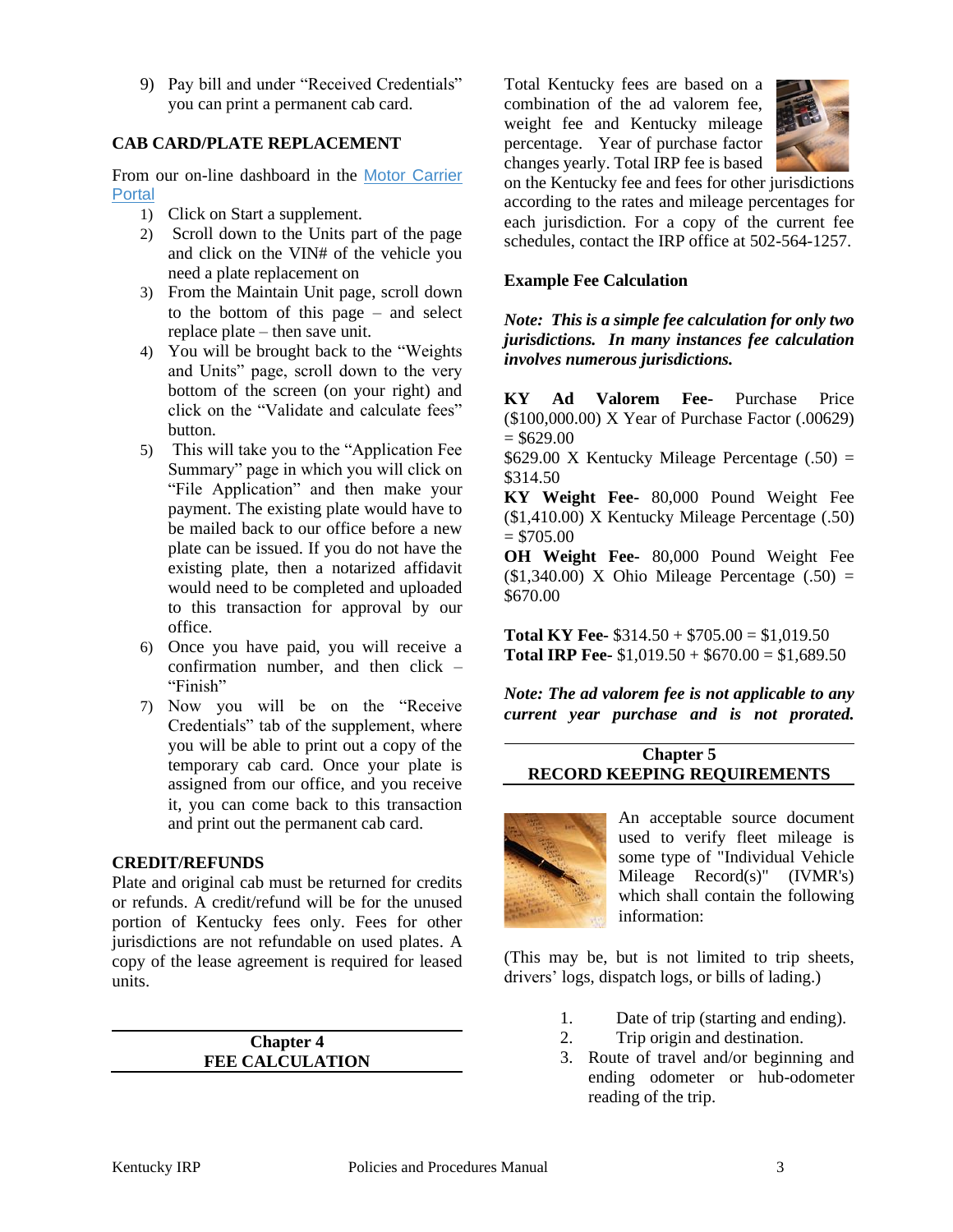- 4. Total trip miles.
- 5. Mileage by jurisdiction.
- 6. Unit number or vehicle identification number (VIN) and may include at the discretion of the base jurisdiction the following additional information.
- 7. Vehicle fleet number;
- 8. Registrant's name;
- 9. Trailer number; and
- 10. Driver's signature and/or name.

These IMVR's may be supplemented by trip sheets, driver's logs, dispatch logs, or bills of lading.

Computer printouts that are merely recaps are **not** acceptable. They must be supported by IVMR's in order to be of value for audit. The operational records must be presented in unit number order, in sequence by date. The mileage recaps used to complete your application should be provided as well.

#### **Failure to present the requested mileage records could result in cancellation of your apportion privileges.**

**Be Advised:** If drivers logs are your only detailed record of origin and destinations, you **must** keep them to support your IRP application. **DO NOT THROW THEM AWAY.** All records **MUST** be retained by the taxpayer for a period of five 9) years.

#### **Chapter 6 KENTUCKY REGULATIONS**

#### **KRS 186.050**

# **KENTUCKY STATUTE FOR IRP**

(13) (a) The Department of Vehicle Regulation is authorized to negotiate and execute an agreement or agreements for the purpose of developing and instituting proportional registration of motor vehicles engaged in interstate commerce, or in a combination of interstate and intrastate commerce, and operating into, through or within the Commonwealth of Kentucky. The agreement or agreements may be made on a basis commensurate with, and determined by, the miles traveled on, and use made of, the highways of this Commonwealth as compared with the miles traveled on and use

made of highways of other states, or upon any other equitable basis of proportional registration.

Notwithstanding the provisions of KRS 186.020, the cabinet shall promulgate administrative regulations concerning the registration of motor vehicles under any agreement or agreements made under this section and shall provide for direct issuance by it of evidence of payment of any registration fee required under such agreement or agreements. Any proportional registration fee required to be collected under any proportional registration agreement or agreements shall be in accordance with the taxes established in this section.

(b) Any owner of a commercial vehicle who is required to title his motor vehicle under this section shall first title such vehicle with the county clerk pursuant to KRS 186.020 for a state fee of one dollar (\$1). Title to such vehicle may be transferred; however title without proper registration shall not authorize the operation or use of the vehicle on any public highway. Any commercial vehicle properly titled in Kentucky may also be registered in Kentucky, and, upon payment of the required fees, the department may issue an apportioned registration plate to such commercial vehicle.

(c) Any commercial vehicle that is properly titled in a foreign jurisdiction, which vehicle is subject to apportioned registration, as provided in paragraph (a) of this subsection, may be registered in Kentucky, and, upon proof of proper title, and payment of the required fees, the department may issue an apportioned registration plate to the commercial vehicle. The department shall promulgate administrative regulations in accordance with this section.

# **Chapter 7 DEFINITIONS**

#### **APPORTIONABLE VEHICLE**

Apportionable Vehicle means (except as provided below) any Power Unit that is used or intended for use in two or more Member Jurisdictions and that is used for the transportation of persons for hire or designed, used, or maintained primarily for the transportation of property, and:

(i) has two Axles and a gross Vehicle weight or registered gross Vehicle weight in excess of 26,000 pounds (11,793.401 kilograms), or

(ii) has three or more Axles, regardless of weight, or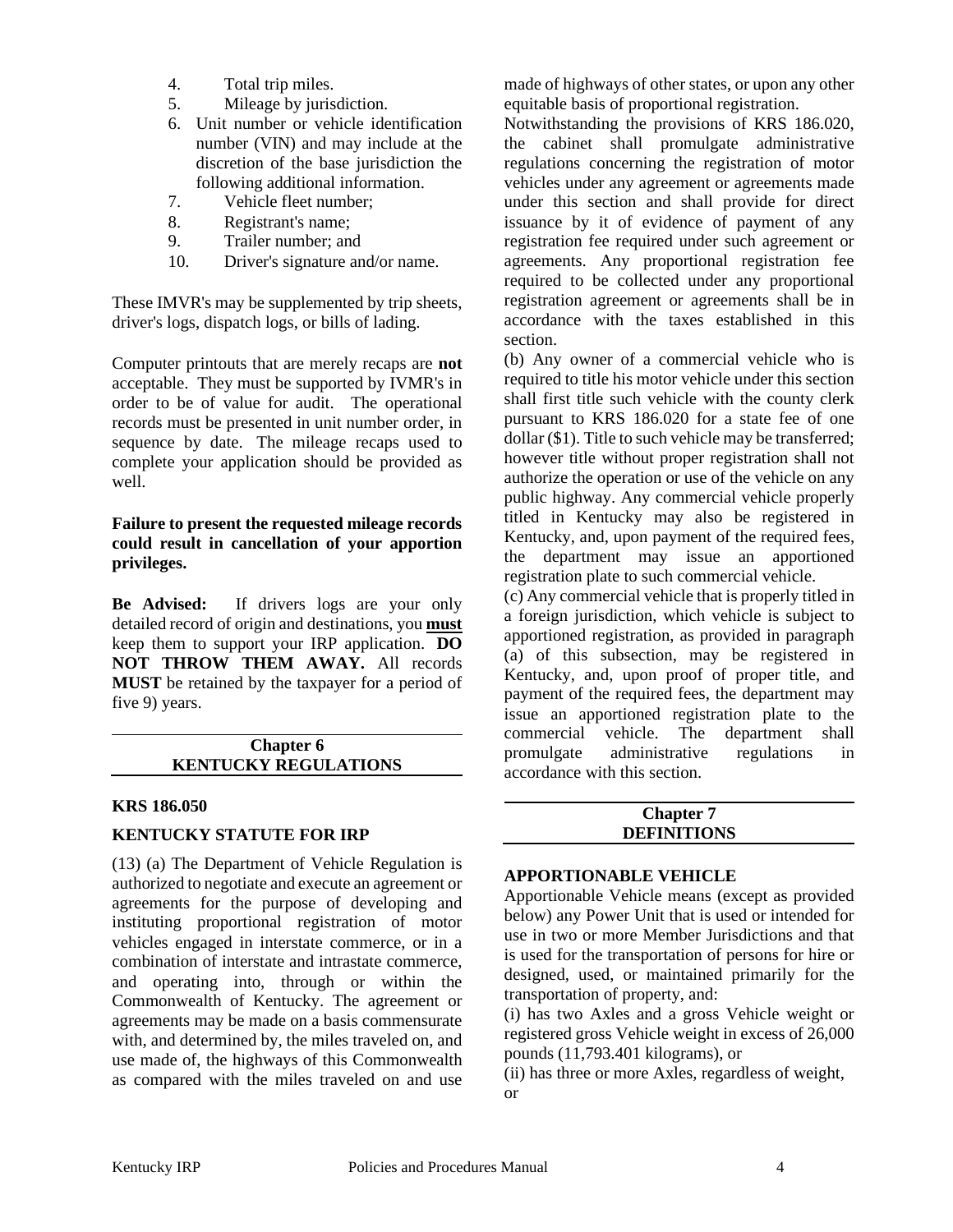(iii) is used in combination, when the gross Vehicle weight of such combination exceeds 26,000 pounds (11,793.401 kilograms).

A Recreational Vehicle, a Vehicle displaying Restricted Plates, a bus used in the transportation of chartered parties or a government-owned Vehicle, is not an Apportionable Vehicle; except that a Truck or Truck Tractor, or the Power Unit in a Combination of Vehicles having a gross Vehicle weight of 26,000 pounds (11,793.401 kilograms), or less, and a bus used in the transportation of chartered parties, nevertheless may be registered under the Plan at the option of the Registrant.

# **NON-APPORTIONALBE VEHICLES**

A recreation vehicle or a vehicle displaying a restricted or government plate is not an apportionable vehicle; except that a power unit, or the power unit in a combination of vehicles having a gross vehicle weight of 26,000 pounds of 11, 793.401 kilograms, or less, may be registered under the plan at the option of the registrant.

#### **IRP VEHICLE CLASSIFICATIONS**

- 1) **Bus (BS) –** A motor vehicle designed to carry passengers. Includes limousines and vans.
- 2) **Wrecker (TW) –** No definition
- 3) **Tractor (TR) –** A motor vehicle designed and used primarily for drawing other vehicles but not so constructed as to carry a load other than a part of the weight of the vehicles and load so drawn
- 4) **Truck/straight (TK) –** A power unit designed, used, or maintained primarily for the transportation of property.
- 5) **Truck-Tractor (TT) –** A motor vehicle designed and used primarily for drawing other vehicles, but so constructed as to carry a load other than a part of the weight of the vehicle and load so drawn.

# **BASE JURISDICTION**

Base jurisdiction means the member jurisdiction, selected in accordance with Section 305, to which an applicant applies for apportioned registration under the Plan or the member jurisdiction that issues apportioned registration under the Plan.

# **ESTABLISHED PLACE OF BUSINESS**

Established Place of Business means a physical structure located within the base jurisdiction that is owned or leased by the applicant or registrant and whose street address shall be specified by the applicant or registrant. This physical structure shall be open for business and shall be staffed during regular business hours by one or more persons employed by the applicant or registrant on a permanent basis (i.e., not an independent contractor) for the purpose of the general management of the applicant's or registrant's trucking-related business (i.e., not limited to credentialing, distance, and fuel reporting, and answering telephone inquiries). The applicant or registrant need not have land line telephone service at the physical structure. Operational records concerning the fleet shall be maintained at this physical structure (unless such records are to be made available in accordance with the provisions of Section 1020 of the plan). The base jurisdiction may accept information it deems pertinent to verify that an applicant or registrant has an established place of business within the base jurisdiction.

#### **ESTIMATED DISTANCE**

Estimated Distance means either (i) the anticipated distance a Fleet is expected to travel in a Member Jurisdiction during an applicable Registration Year as reported by an Applicant or (ii) the distance assigned to the Fleet by the Base Jurisdiction as determined in Section 320.

# **RESIDENCE**

Residence means the status of an applicant or a registrant as a resident of a member jurisdiction.

#### **REPORTING PERIOD**

Reporting period means, except as provided below, the period of twelve consecutive months immediately prior to July 1 of the calendar year immediately preceding the beginning of the Registration Year for which apportioned registration is sought. If the Registration Year begins on any date in July, August, or September, the Reporting Period shall be the previous such twelve-month period.

#### **RESTRICTED PLATE**

Restricted Plate means a plate that has a time, geographic area, distance, or commodity restriction or a mass transit or other special plate issued for a bus leased or owned by a municipal government, a state or provincial transportation authority, or a private party, and operated as part of an urban mass transit system, as defined by the Jurisdiction that issues the plate.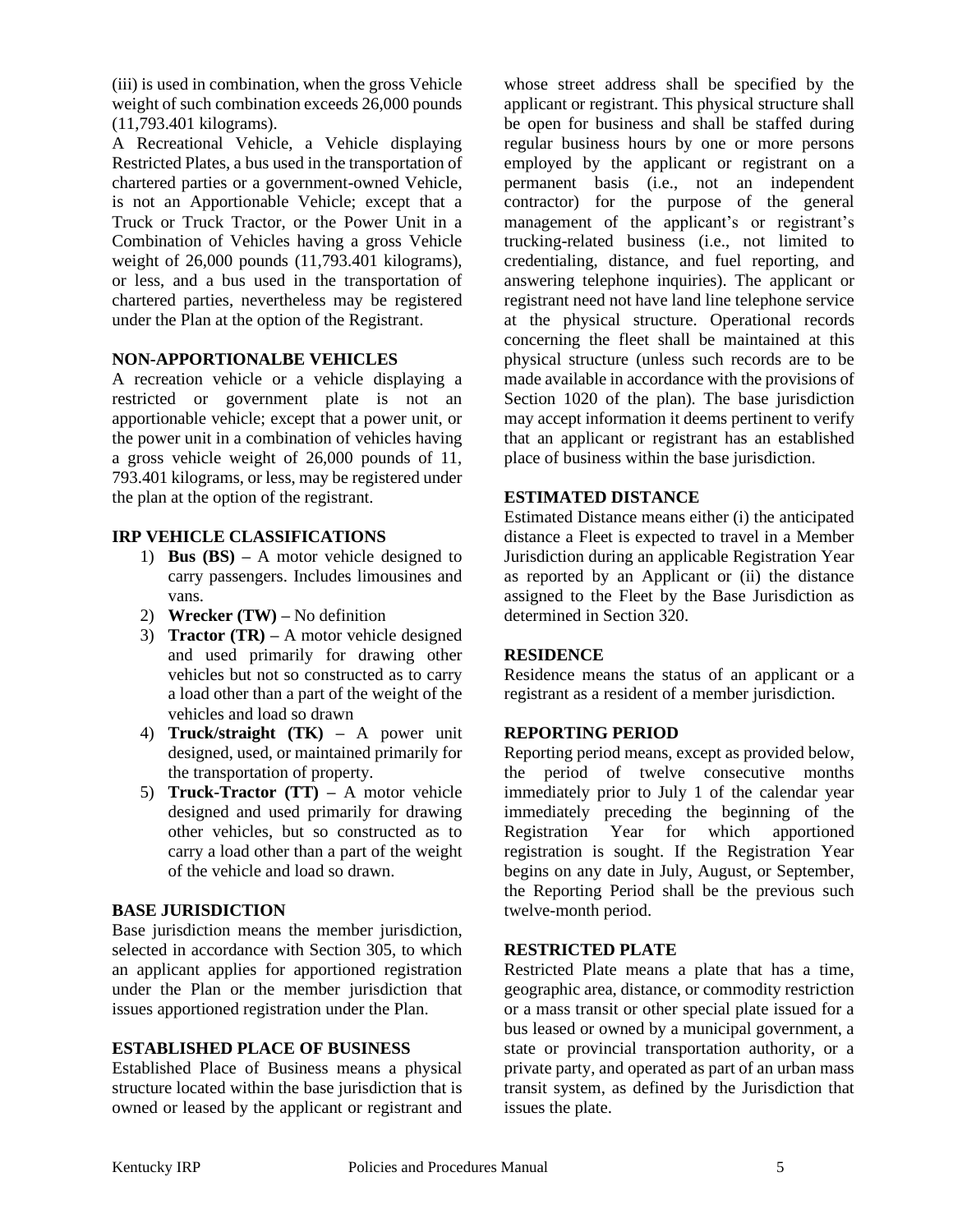#### **TOTAL DISTANCE**

Total distance means all distance, including that accrued on trip permits, operated by a fleet of apportioned vehicles in all member jurisdictions during the reporting period.

#### **GROSS VEHICLE WEIGHT RATING (GVWR)**

The maximum operating weight of a vehicle as specified by the manufacturer including the vehicle's chassis, body, engine, engine fluids, fuel, accessories, driver, passengers, and cargo but excluding that of any trailers.

#### **GROSS COMBINED WEIGHT RATING (GCWR)**

The specific weight determined by the manufacturer to be the maximum weight of a loaded vehicle and its attached loaded trailer (this is the weight shown on the cab card).

#### **UNLADEN WEIGHT**

The weight of a vehicle fully equipped for service excluding the weight of the load

#### **REGISTERED WEIGHT**

The weight for which a vehicle, or a combination of vehicles, have been licensed or registered for. Note: this weight will not always be the same as the GVWR or GCWR. It can be less if the carrier never travels at the maximum weight, but never more than the vehicle is rated to carry.

#### **FIXED WEIGHT GROUP**

All jurisdictions of travel will have the same weight as the base jurisdictions weight declared.

#### **HEAVY WEIGHT**

Some states allow vehicles to haul over 80,000lbs. A list of these weight limits by state are available on the IRP Inc. website [\(https://www.irponline.org/\)](https://www.irponline.org/). Vehicles can be registered for the extended weights individually when they intend to haul at the higher limit. It is the registrant's responsibility to ensure their vehicle is rated to carry at these higher weights and obtain any additional overweight permits required by the state in addition to the IRP registration.

#### **MOTOR BUS APPORTIONMENT**

Application filing – The application of a passenger carrier for apportion registration shall designate which, if any, of its vehicles are assigned to a pool.

Determination of Distance – The apportionable fees of a fleet that is involved in a pool may be calculated using apportionment percentages or, in the alternative, at the option of the applicant, the apportionment percentage may be calculated by dividing (a) the scheduled route distance operated in the member jurisdiction by the vehicles in the pool by (b) the sum of the scheduled route distances operated in all the member jurisdictions by the vehicles in the pool. Scheduled route distances shall be determined from the farthest point of origination to the farthest point of destination covered by the pool. If a registrant has used this method to register its fleet for the registration year, it shall also use the same method to register any apportionable vehicles it may add to its fleet during the year.

#### **WHAT AN APPORTIONED REGISTRATION WILL NOT DO**

- $\checkmark$  Exempt a carrier from payment of motor fuel taxes
- $\checkmark$  Allow the carrier to exceed legal size and weight limits without first obtaining the necessary permit(s)

**A complete list of definitions can be found on the International Registration Plan, Inc's website.**

**[http://www.irponline.org/resource/resmgr/publi](http://www.irponline.org/resource/resmgr/publications/irp_plan_1.1.11.pdf) [cations/irp\\_plan\\_1.1.11.pdf](http://www.irponline.org/resource/resmgr/publications/irp_plan_1.1.11.pdf)**

#### **Chapter 8 PERFORMANCE AND REGISTRATION INFORMATION SYSTEMS MANAGEMENT (PRISM)**

#### **What Is PRISM?**

PRISM is a cooperative Federal/State safety program designed to identify motor carriers with deficient safety records, and to tie a motor carrier's safety fitness to the ability to register their trucks. PRISM links the Federal Motor Carrier Safety Administration's (FMCSA) safety information with the state's motor vehicle registration process to achieve two purposes:

**·** To determine the motor carrier's safety fitness prior to issuing a registration plate, and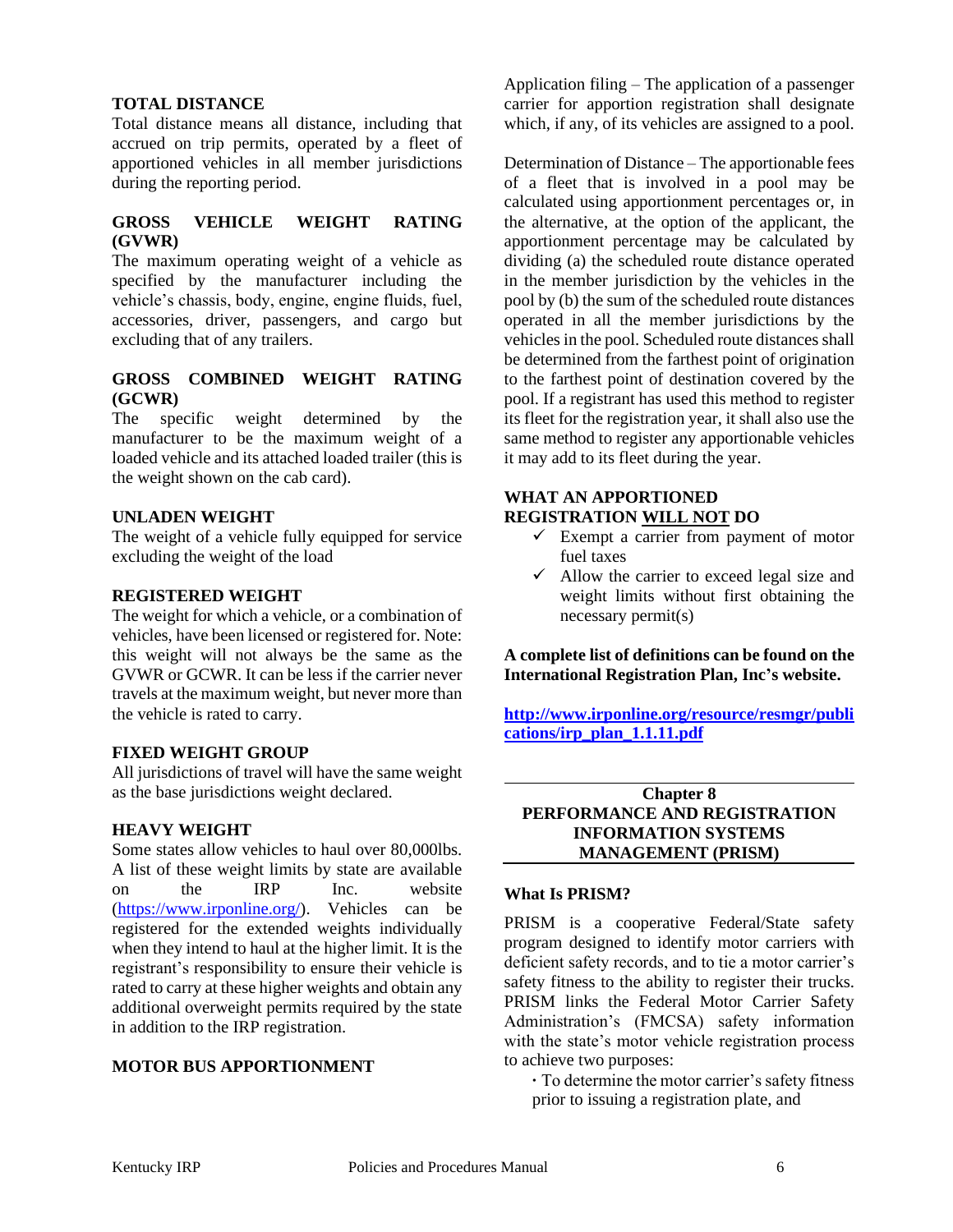**·** To motivate the unsafe carrier to improve its safety performance through an improvement process and, where necessary, the application of registration sanctions.

The PRISM program includes two major processes, the Commercial Vehicle Registration Process (IRP registration) and enforcement that work in parallel to identify motor carriers and to hold them responsible for the safety of their operations.

The performance of unsafe carriers is improved through a comprehensive system of identification, education, awareness, data gathering, safety monitoring and treatment.

#### **Commercial Vehicle Registration Process:**

The International Registration Plan (IRP) commercial vehicle registration process of the states provides the framework for the PRISM program and serves two vital functions. First, it establishes a system of accountability by ensuring that no vehicle is plated without identifying the carrier responsible for the safety of the vehicle during the registration year.

Second, the use of registration sanctions (denial, suspension and revocation) provides a powerful incentive for unsafe carriers to improve their safety performance.

The USDOT number is used to identify both the motor carrier responsible for safety and the individual vehicle registrant (if different). The carrier's safety fitness is checked prior to issuing vehicle registrations. Unfit carriers may be denied the ability to register their vehicles.

Carriers, registrants and owner-operators are given information on safety performance. Concerned carriers can take steps to improve their safety. If an owner-operator or a registrant lease to an unsafe motor carrier, the owner-operator or registrant is notified of the carrier's Motor Carrier Safety Improvement Process (MCSIP) status.

#### **Enforcement:**

Enforcement is the means by which carrier safety is systematically tracked and improved. The process is designed to improve the safety performance of carriers with demonstrated poor safety performance through accurate identification, performance monitoring and treatment. When a carrier is identified as needing improvement in safety practices, the carrier enters the MCSIP program.

Within MCSIP, carriers with potential safety problems are identified and prioritized for on-site reviews using the Motor Carrier Safety Status (SafeStat) program. SafeStat makes maximum use of Accident, Driver, Vehicle and Safety Management data to develop an overall indicator of carrier fitness that is used to prioritize carriers for possible on-site reviews.

#### **Chapter 9 FREQUENTLY ASKED QUESTIONS**

#### **1. Q: Who needs an apportioned license plate?**

 **A:** Any vehicle with a registered gross weight exceeding 26,000 lbs., or having 3 or more axles regardless of the weight, operating outside the state of Kentucky needs an apportioned license plate. In addition, any vehicle doing intrastate hauling outside the state of Kentucky, regardless of registered gross weight, must have an apportioned license plate. In the case of apportioned license plates, intrastate hauling is defined as picking up a load in a state other than Kentucky, then dropping that same load in another location within that state. (Example: pick up a load in Toledo, Ohio and drop that same load in Columbus, Ohio.) In the case of intrastate haulers, vehicles of any weight, with the exception of passenger vehicles, must have apportioned license plates.

#### **2. Q: What weight apportioned plates are available?**

 **A:** Apportioned license plates are available in the following weights: 6000, 10000, 14000, 18000, 22000, 26000, 32000, 38000, 44000, 55000, 62000, 73280, and 80000. This weight is the combined weight of the truck, trailer and load. This is also known as the taxable weight.

#### **3. Q: What is a 2290? Do I have to have one?**

 **A:** The Form 2290 is the Schedule of Heavy Highway Vehicles. It is a tax that is collected by the Internal Revenue Service. You must have an E-file watermark or stamped 2290 (showing that the tax has been paid) for each vehicle that is 55,000 lbs. or greater that you have owned for 60 days or more. Please be aware that the Form 2290 must be in your own name. A copy of the 2290 must be uploaded to your IRP account during your renewal or when you add an applicable truck to your account.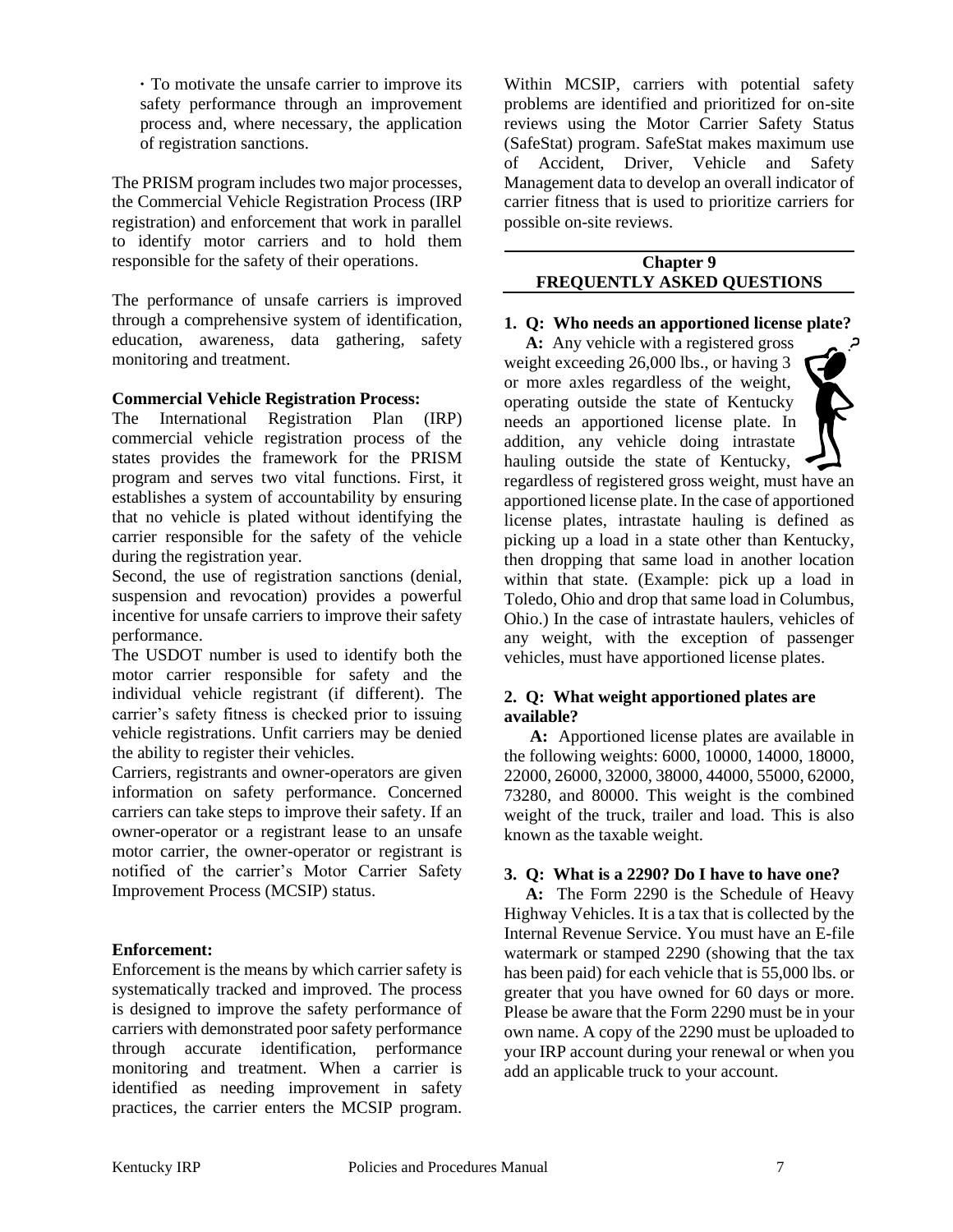#### **4. Q: It's time to renew my apportioned license plates. What do I need to do?**

 **A:** If you've registered in our [Motor Carrier](https://apps.transportation.ky.gov/MotorCarrierPortal/)  [Portal](https://apps.transportation.ky.gov/MotorCarrierPortal/) (and added a Primary e-mail address), you will receive a renewal checklist via e-mail. If there is no primary e-mail address on your IRP account, you will be sent a paper renewal checklist via mail. Both are sent 45 days prior to your IRP expiring.

#### **5. Q: What is a cab card?**

 **A:** A cab card is the vehicle's registration and includes specific vehicle and motor carrier responsible for safety information and cannot be transferred from vehicle to vehicle.If you lose a cab card, you can log into your on-line account and reprint the document.

#### **6. Q: My plate was lost or stolen. What should I do?**

 **A:** You must fill out a Lost or Stolen Affidavit ( TC 96-xx). Please fill out the top of the form, have it notarized, and e-mail to  $irp.dmc@ky.gov$ . Please provide your IRP Account Number and e-mail address on a cover page.

#### **7. Q: I sold my truck. Can I get a refund?**

 **A:** You can exchange/transfer the plate to add a vehicle. If the vehicle is being deleted off the fleet, mail the plate along with an affidavit (TC 96-167) and a portion of the Kentucky fees will be credited on your account to use towards the next transaction. If you are going out of business the carrier can request a refund which will be a prorated portion of the Kentucky fees.

#### **8. Q: I sold my truck to my neighbor; can I transfer the plate to him?**

 **A:** No, apportion license are not transferable from one account to another. Your neighbor will have to obtain their own apportion license plate.

#### **10. Q: I just bought a new vehicle. Do I have to pay usage tax on it?**

 **A:** Usage tax is paid on any vehicle with a combined gross weight 44,001 lbs. and under. This tax is paid at your local county clerk when you register the vehicle for the first time.

#### **11. Q: How much does an apportioned license plate cost?**

 **A:** Cost varies according to weight of vehicle, vehicle type, vehicle year, type of operation and previous year mileage. 80,000 lb. plates may cost approximately \$1,250.00 to \$2,500.00.

#### **12. Q: How can I pay for my apportioned license plate?**

 **A:** Online 24/7 at [https://drive.ky.gov/motor](https://drive.ky.gov/motor-carriers/Pages/International-Registration-Plan.aspx)[carriers/Pages/International-Registration-Plan.aspx](https://drive.ky.gov/motor-carriers/Pages/International-Registration-Plan.aspx) via credit card (4% service fee) or ACH debit (\$3.00 flat fee), a check can be mailed with a copy of the IRP invoice.

#### **13. Q: The IRP office faxed me a temporary permit, but I'm afraid to drive my truck without a plate on it. Is this really legal?**

 **A:** Yes. It's perfectly legal to haul loads with a temporary permit. If you have a temporary in your truck, then you may drive in any state without a plate if you have a valid temporary permit.

# **14: Q: What are "Required Materials"?**

**A:** Required Materials are documents that must be uploaded directly to your IRP account. These documents could be a 2290, an operational lease agreement or an affidavit. As Kentucky is a participant in the IRP program, we are required to adhere to the guidelines of the IRP plan. The required documents ensure compliance and are mandated by IRP, Inc. Once the documents are uploaded, the message "required materials are missing", will remain displayed until the documents have been reviewed/approved by IRP staff, but you may continue and complete the transaction. Only upload documents once. Check uploaded documents by clicking "Other Actions" menu in the upper right-hand corner of the page.

> **Chapter 10 CONTACT INFORMATION**